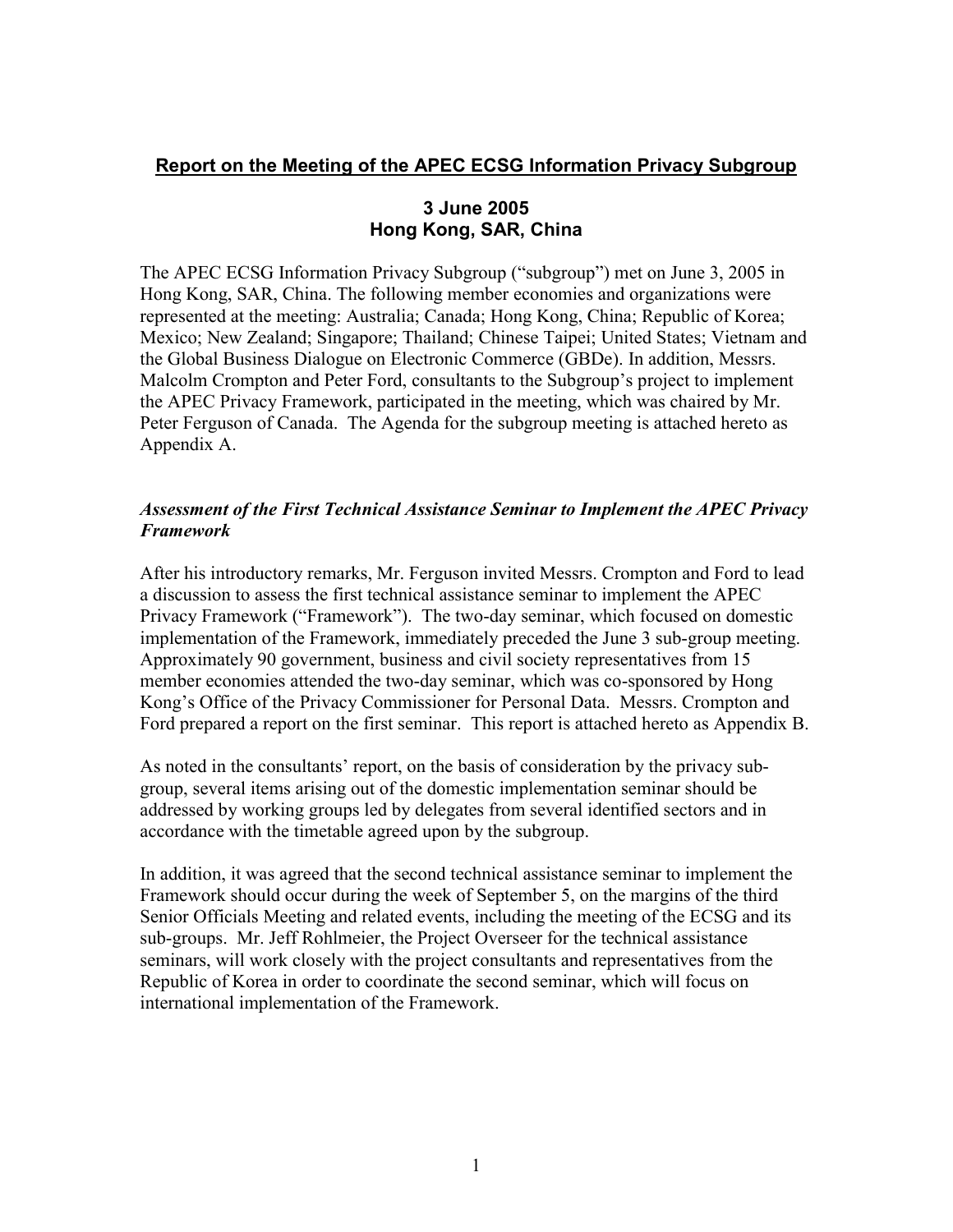### *Discussion Concerning Integration of Future Work Agenda on International Implementation into APEC Privacy Framework "Part B"*

Next, the subgroup discussed a United States proposal to expand the language of the Framework's future work agenda on international implementation (attached hereto as Appendix C). At their second meeting in February, the APEC Senior Officials agreed to the subgroup's request that the international future work agenda be integrated into the Framework itself as "Part B". The subgroup must now determine how to properly integrate "Part B" and whether its language should be expanded.

The subgroup members engaged in a discussion concerning the U.S. proposal, with Hong Kong providing detailed comments concerning the U.S. proposal. It was later agreed that a working group comprised of Australia, Canada, New Zealand, Hong Kong, Chinese Taipei and the United States would further investigate possible ways to integrate "Part B" into the Framework and possibly expand the "Part B" language. Any member economy that would like to comment on the United States proposal is welcome to do so and is asked to forward any input to the attention of Mr. Jeff Rohlmeier, jeff rohlmeier@ita.doc.gov, by 24 June 2005.

#### *Cross-Border Privacy Rules*

The subgroup then discussed the progress of work related to the third component of the current future work agenda to promote international implementation ("Part B"), the possible development and recognition of organizations' cross-border privacy codes (rules) across the APEC region. During ECSG 11 in Seoul in February, the United States tabled a paper entitled "Implementation of the APEC Privacy Framework: Global Solutions for Cross Border Data Transfers". The paper presented some initial ideas about how cross border codes of conduct or global privacy rules ("Corporate Global Privacy Rules") can serve as a way to protect personal data no matter where the data are located throughout the world. In February, the subgroup concluded that it would be best to identify several key concepts imbedded in the paper and to address those issues in the context of one or two implementation models.

Pursuant to those models, the United States delegation (in consultation with a working group comprised of Australia, Canada, and the Republic of Korea) developed a set of diagrams (and a narrative) (both attached hereto as Appendix D) depicting the crossborder flow of personal information in a consumer-business context, as well some of the potential legal, jurisdictional and logistical considerations that must be met as the information is transferred.

Mr. Alhadeff of the U.S. delegation walked the subgroup through the diagrams and received comments from several subgroup participants. Afterward, Mr. Crompton recommended that a pathfinder/working group (comprised of business representatives and regulators) be established in order to further examine this concept. In addition, Mexico indicated that it would like to join the aforementioned working group on this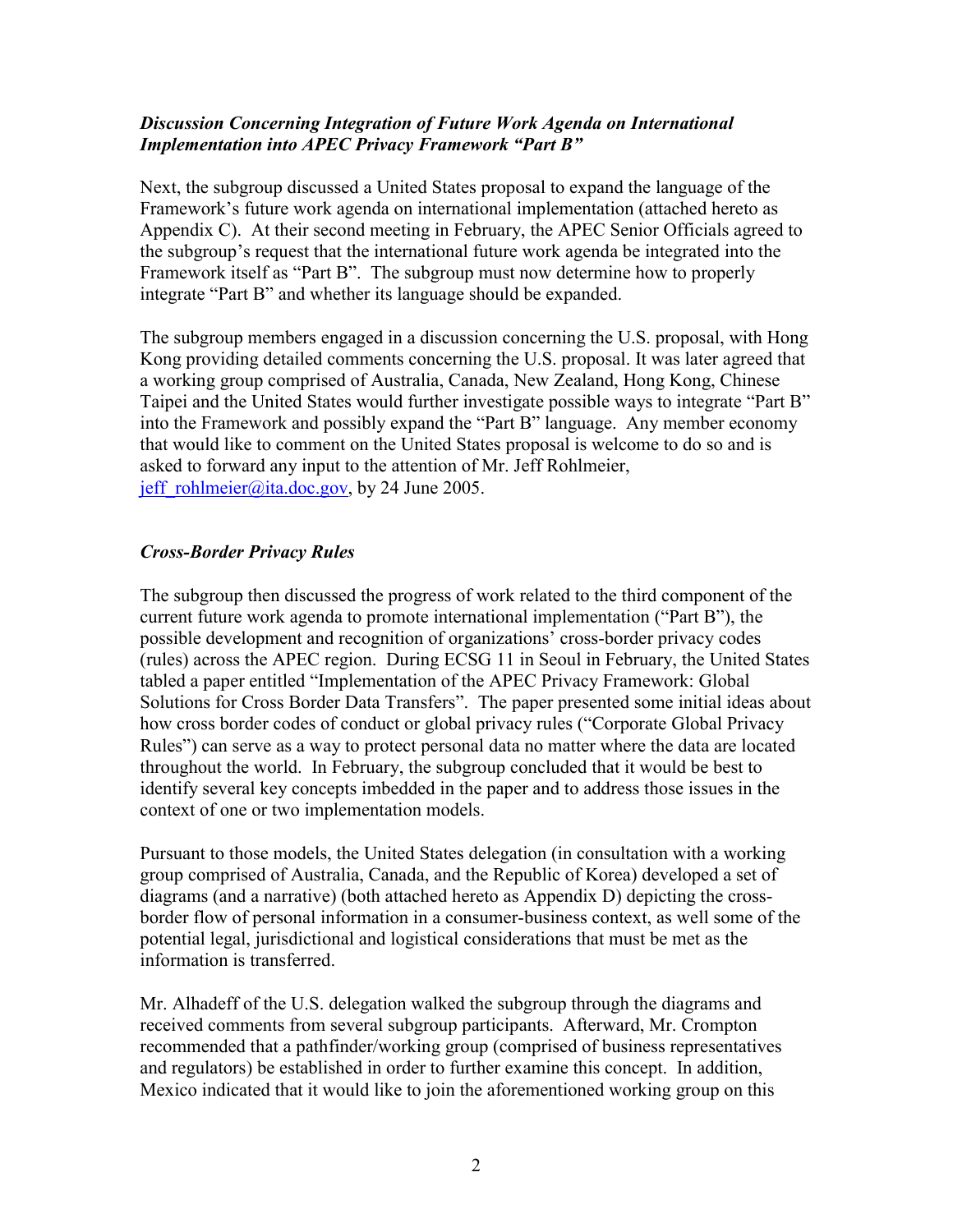topic and Hong Kong indicated that it would consider providing guidance and advice as necessary. Any member economy that would like to comment on the information flow diagrams is welcome to do so and is asked to forward any input to the attention of Mr. Jeff Rohlmeier, jeff rohlmeier@ita.doc.gov, by 24 June 2005.

### *Individual Action Plans (IAPs) as a Means to Achieve Implementation of the APEC Privacy Framework*

Afterward, the subgroup briefly discussed the possible development of Individual Action Plans (IAPs) as a means for each member economy to implement the Framework. Hong Kong provided detailed comments on the suggested draft IAP template that was tabled by the United States. In addition, Australia suggested that, rather than duplicate efforts, member economies could simply transpose and update the text of their responses from the earlier ECSG privacy survey into the IAP process. Also, the subgroup members agreed that the member economies will first need to determine what level of detail will be required for responses in the IAPs. Finally, Australia, Canada, Hong Kong and the United States agreed to form a working group to pursue this concept.

#### *Information Sharing Among Jurisdictions*

The subgroup members briefly discussed information sharing among jurisdictions, the first component of the current version of the future work agenda on efforts to promote international implementation ("Part B"). Hong Kong has provided detailed comments on the United States proposal to expand the language on this topic during integration of the future work agenda into the Framework as "Part B".As previously mentioned, any member economy that would like to comment on the proposed expanded "Part B" language is welcome to do so and is asked to forward any input to the attention of Mr. Jeff Rohlmeier, jeff rohlmeier@ita.doc.gov, by 24 June 2005.

#### *Cooperative Arrangements Between Privacy Investigation and Enforcement Agencies*

Next, the subgroup members briefly discussed cooperative arrangements between privacy investigation and enforcement agencies, the second component of the current version of the future work agenda on efforts to promote international implementation ("Part B"). New Zealand noted that there is an existing affiliation of western Asia-Pacific privacy enforcement/oversight agencies called PANZA+ and that the group is planning new initiatives on cooperative arrangements between agencies, etc. As previously mentioned, any member economy that would like to comment on the proposed expanded "Part B" language is welcome to do so and is asked to forward any input to the attention of Mr. Jeff Rohlmeier, jeff rohlmeier@ita.doc.gov, by 24 June 2005.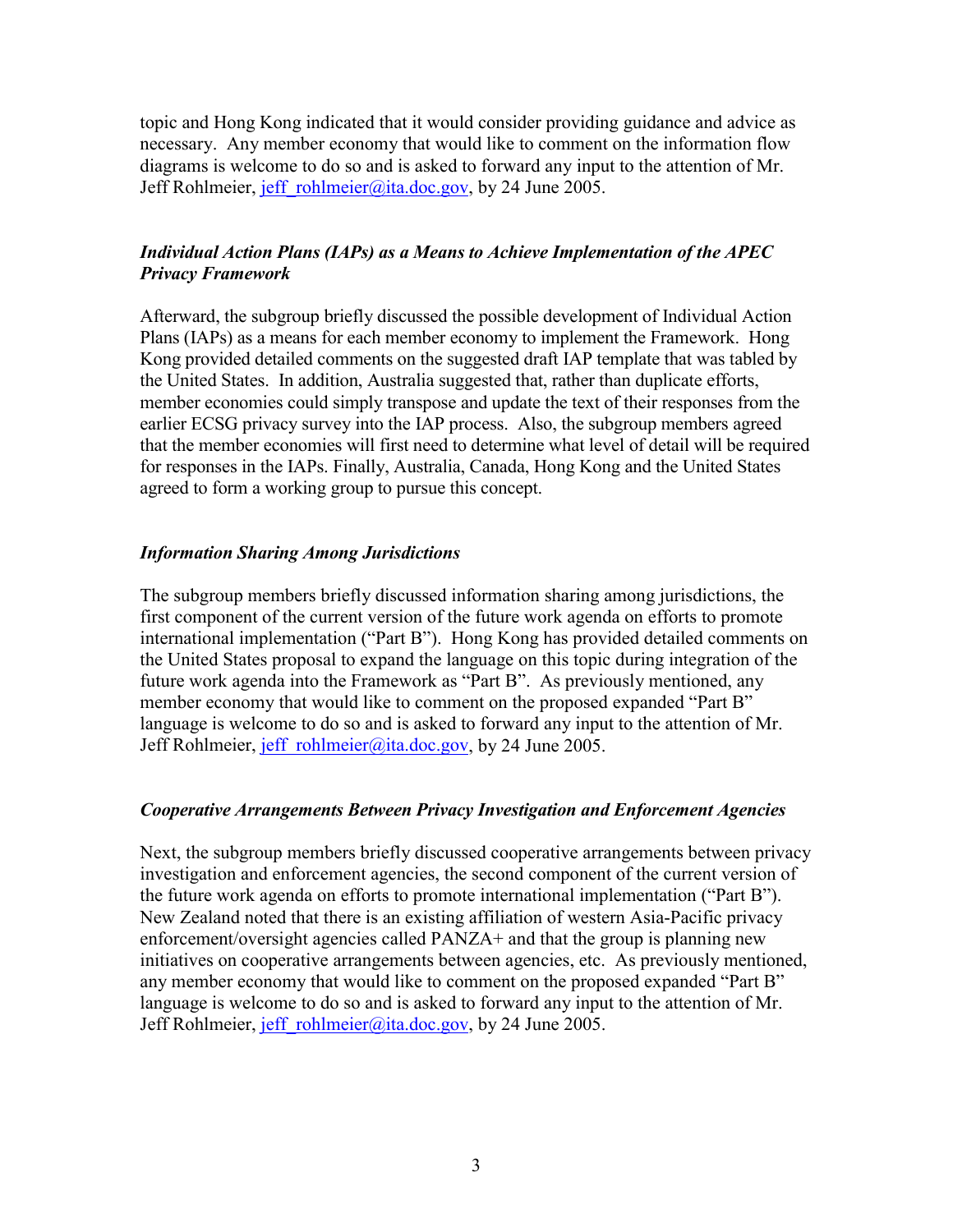#### *Update on International Initiatives to Develop Improved Privacy Notices*

During the first technical assistance seminar to implement the APEC Privacy Framework, Mr. Martin Abrams of the Center for Information Policy Leadership in the United States provided an update on international efforts to promote the development of "multi-layered" privacy notices. During the subgroup meeting, Mr. Abrams noted that while companies are adopting multilayered notices, they have not yet reached "critical mass". Mr. Abrams recommends that the APEC ECSG develop a coordinating committee to encourage development of multi-layered notices; sponsor a workshop on notices; develop tools for developers of privacy notices; and develop guidance for businesses on implementing privacy notices. Subgroup members appeared receptive to several of Mr. Abrams' suggestions and it was agreed that the topic of improved notices will again be raised at the subgroup's next meeting and within its discussions on possible future work activities.

#### *Conclusion: Possible Future Work*

Finally, the subgroup discussed possible future work projects, with the members essentially reviewing earlier agenda items and the various working groups that have been established. In particular:

- Subgroup members were reminded to forward any comments on the "Part B" to Jeff Rohlmeier by June 24.
- Also, member economies should feel free to provide input into the cross-border privacy rules concept and, in particular, identify any gaps that may exist in the information flow diagrams.
- Per Mr. Abrams' suggestion, Australia, Canada, Hong Kong, New Zealand, the United States, and Mr. Crompton agreed to serve on a "coordinating committee' to examine possible ways that the improved privacy notices work can be addressed with in the APEC ECSG;
- The subgroup should establish a time frame on the development of Individual action Plans (IAP) as a possible means to further implementation of the APEC Privacy Framework;
- The ECSG should immediately begin to promote the APEC Privacy Framework to other APEC working groups;
- New Zealand suggested that the APEC Secretariat should have an institutional mechanism in place to ensure that the Secretariat itself is adhering to the Framework;
- The United States suggested that there also be a mechanism within individual member economies to promote awareness of the Framework;
- The ECSG should consider the development of more implementation seminars as well as promotional materials and a discussion paper to further implementation of the Framework.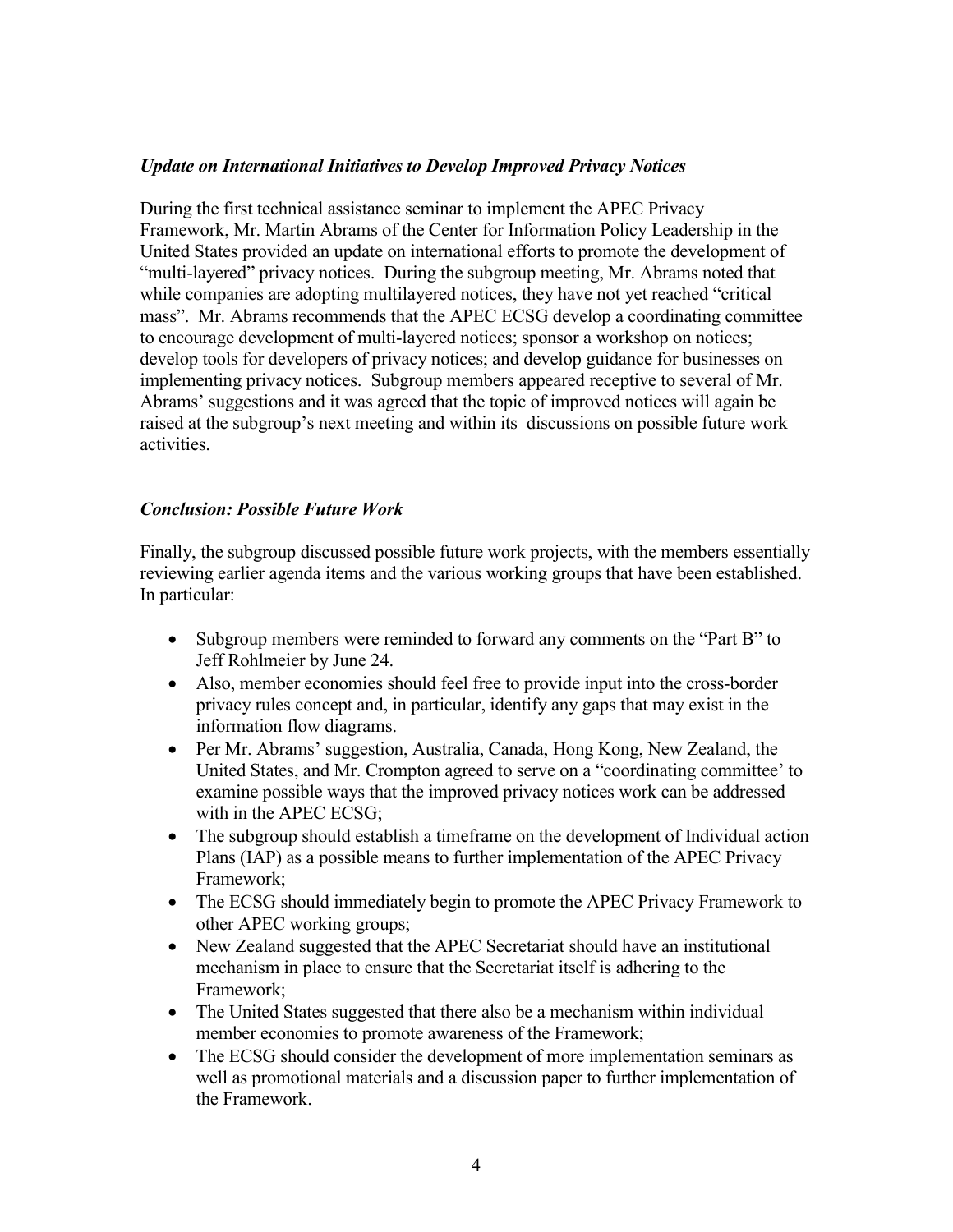The next meeting of the APEC ECSG Information Privacy Subgroup will be held during the week of September 5, 2005, on the margins of the ECSG 12 meeting, in the Republic of Korea.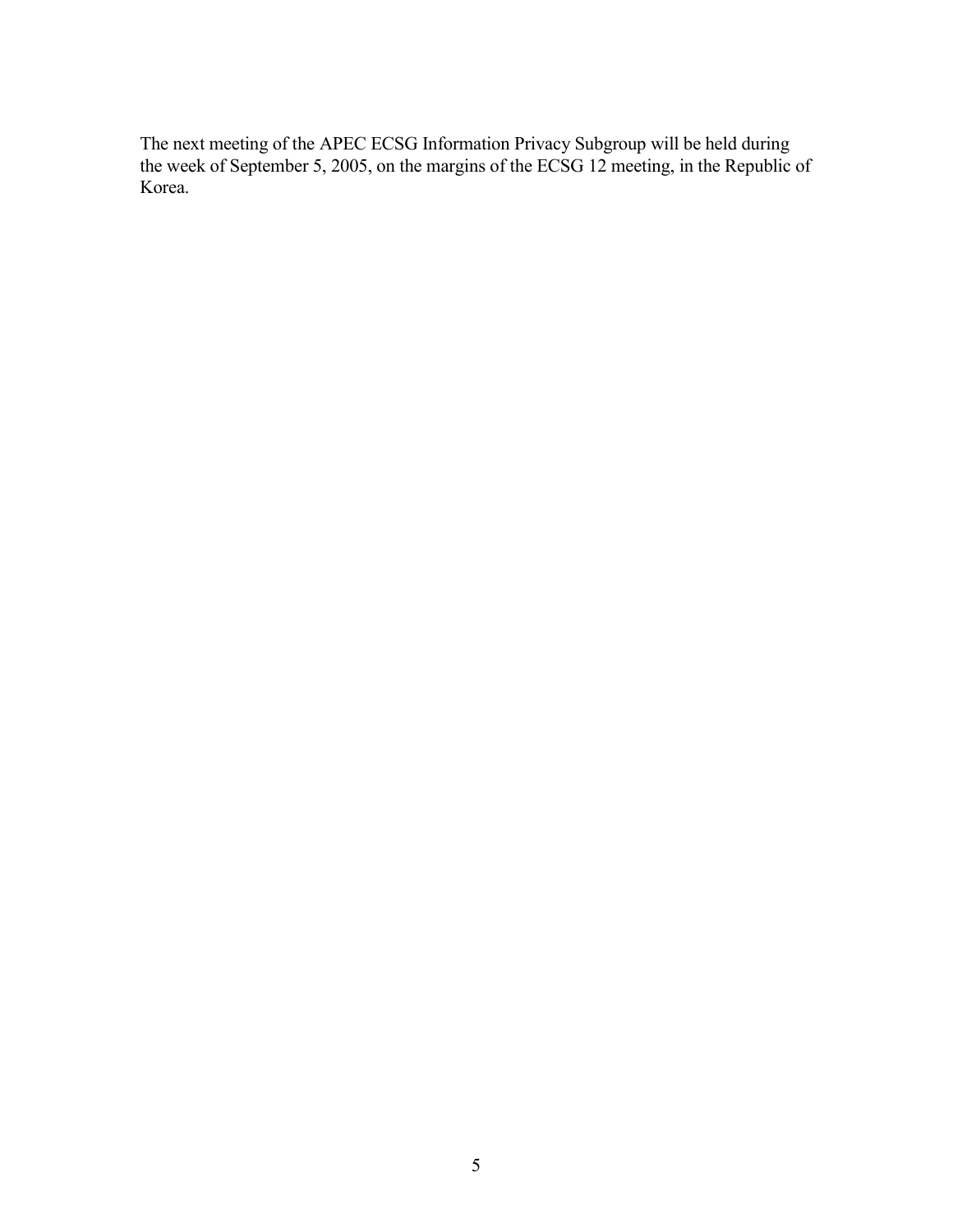## **APPENDIX A**

# *AGENDA for APEC ECSG Information Privacy Sub-Group Meeting*

*Friday, June 3, 2005* 

## **Location: Hong Kong Convention and Exhibition Centre, Room 406 and 407, 1 Harbour Road, Wan Chai, HONG KONG**

| $8.30$ am $-9.00$ am:    | <b>Registration</b>                                                                                                                                                                                                        |
|--------------------------|----------------------------------------------------------------------------------------------------------------------------------------------------------------------------------------------------------------------------|
| $9.00$ am $-9.15$ am:    | <b>Welcome/Introduction</b>                                                                                                                                                                                                |
|                          | Mr. Peter Ferguson, Director, Electronic Commerce<br>Policy, Electronic Commerce Task Force, Industry<br>Canada; and Chair of APEC ECSG Information Privacy<br>Sub-Group                                                   |
| $9.15$ am $-10.00$ am:   | <b>Assessment of First Technical Assistance</b><br><b>Workshop/Discussion Second Technical</b><br><b>Assistance Workshop</b>                                                                                               |
|                          | Messrs. Malcolm Crompton and Peter Ford will lead a<br>discussion to assess the outcomes of the first technical<br>assistance seminar to implement the APEC Privacy<br>Framework and to plan ahead for the second seminar. |
| $10.00$ am $- 10.30$ am: | <b>Discussion Concerning Integration of Future</b><br><b>Work Agenda on International Implementation</b><br>into APEC Privacy Framework "Part B"                                                                           |
| $10.30$ am $- 10:45$ am: | <b>Break</b>                                                                                                                                                                                                               |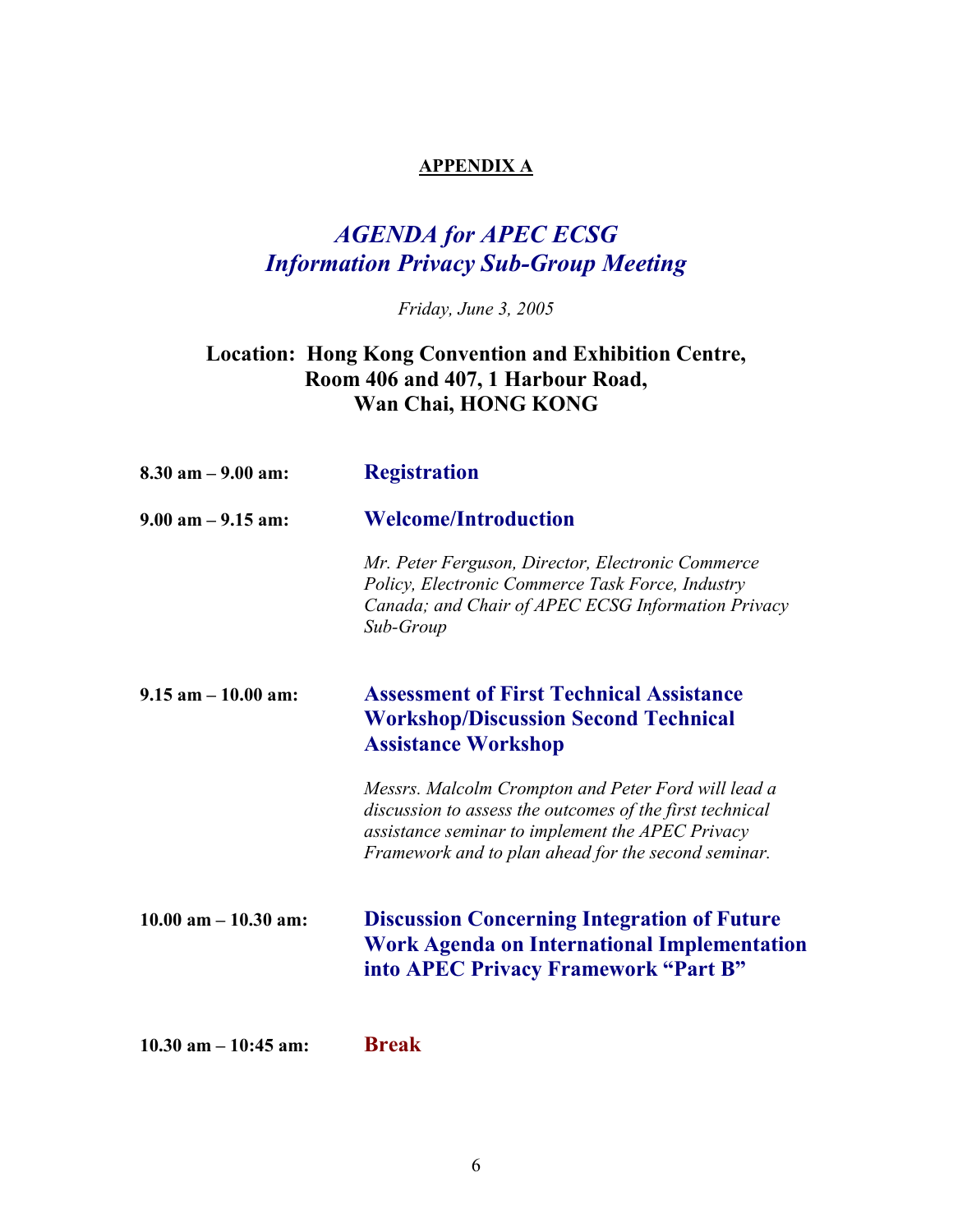| $10.45$ am $- 12.15$ pm: | <b>Cross-Border Privacy Codes</b>                                                                                                                                                                                                                                                                  |
|--------------------------|----------------------------------------------------------------------------------------------------------------------------------------------------------------------------------------------------------------------------------------------------------------------------------------------------|
|                          | The working group established during ECSG 11 in Seoul<br>will discuss the progress of its work to develop<br>implementation models for the APEC cross-border privacy<br>codes concept and will invite privacy sub-group feedback<br>on next steps.                                                 |
| $12.15$ pm $- 12.45$ pm: | <b>Individual Action Plans (IAPs) as a Means to</b><br><b>Achieve Implementation of the APEC Privacy</b><br><b>Framework</b>                                                                                                                                                                       |
| $12.45$ pm $- 2:30$ pm:  | Lunch                                                                                                                                                                                                                                                                                              |
| $2.30$ pm $-3.00$ pm:    | <b>Information Sharing Among Jurisdictions</b>                                                                                                                                                                                                                                                     |
|                          | Taking into consideration existing, related international<br>arrangements, Member Economies will continue its<br>discussion related to the possible development of a<br>multilateral mechanism for promptly, systematically and<br>efficiently sharing information among APEC Member<br>Economies. |
| $3.00$ pm $-3.30$ pm:    | <b>Cooperative Arrangements Between Privacy</b><br><b>Investigation and Enforcement Agencies</b>                                                                                                                                                                                                   |
|                          | Member Economies will continue its discussion related to<br>the possible development of cooperative arrangements<br>between privacy investigation and enforcement agencies of<br>Member Economies.                                                                                                 |
| $3.30$ pm $-3:45$ pm:    | <b>Break</b>                                                                                                                                                                                                                                                                                       |
| $3.45$ pm $-4.15$ pm:    | <b>Update on International Initiatives to Develop</b><br><b>Improved Privacy Notices</b>                                                                                                                                                                                                           |
|                          | Mr. Martin Abrams<br><b>Executive Director</b><br>Center for Information Policy Leadership                                                                                                                                                                                                         |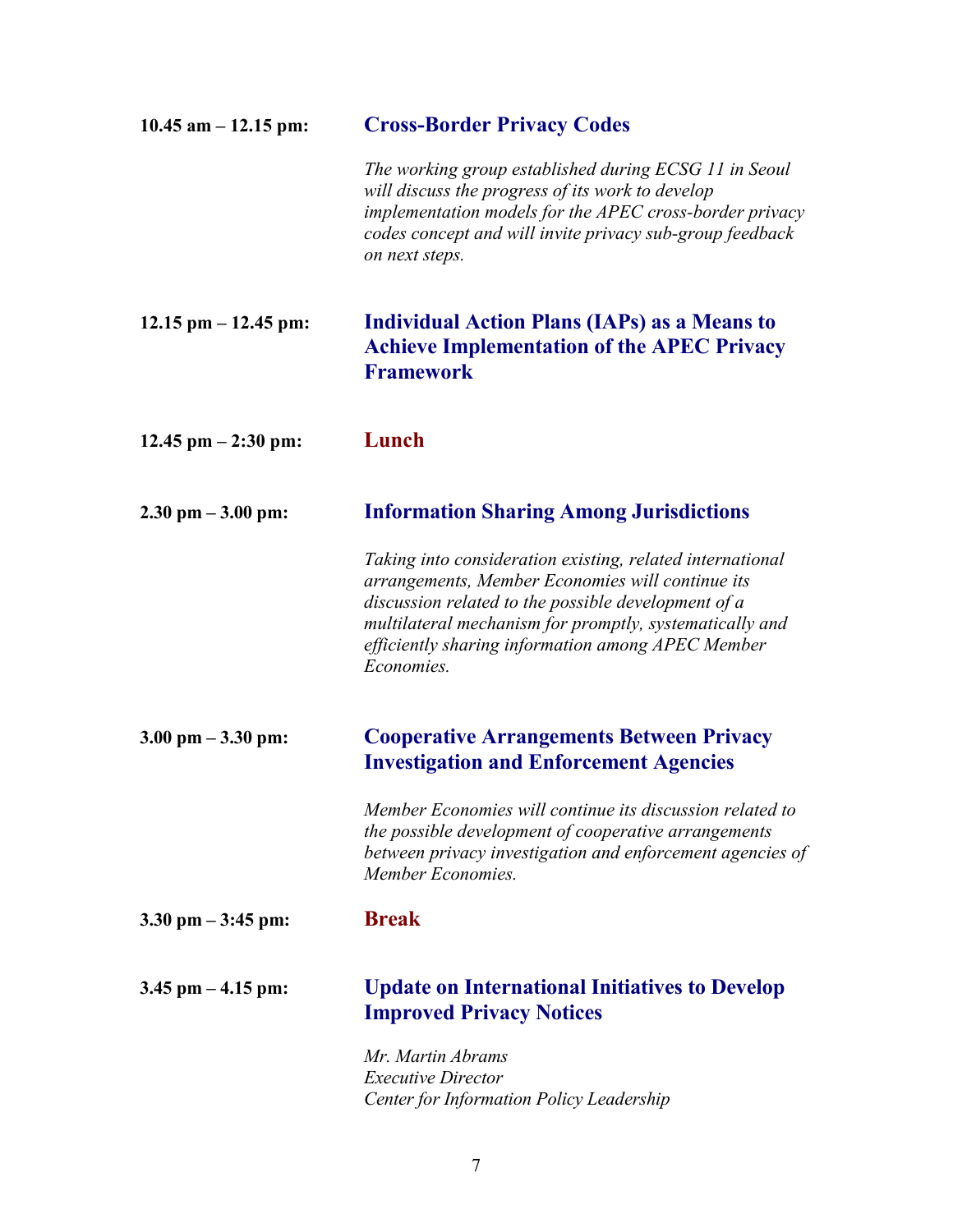| $4.15$ pm $-5.00$ pm: | <b>Conclusion: Possible Future Work (including</b><br>coordination with other multilateral<br>organizations)                                                                                                                                       |
|-----------------------|----------------------------------------------------------------------------------------------------------------------------------------------------------------------------------------------------------------------------------------------------|
| 7.30 pm:              | The Office of the Privacy Commissioner for<br>Personal Data, Hong Kong, will host a dinner for<br>all ECSG Privacy Sub-Group meeting<br>participants at Peking Garden, Base 1, 16-20<br><b>Chater Road, Alexandra House, Central Hong</b><br>Kong. |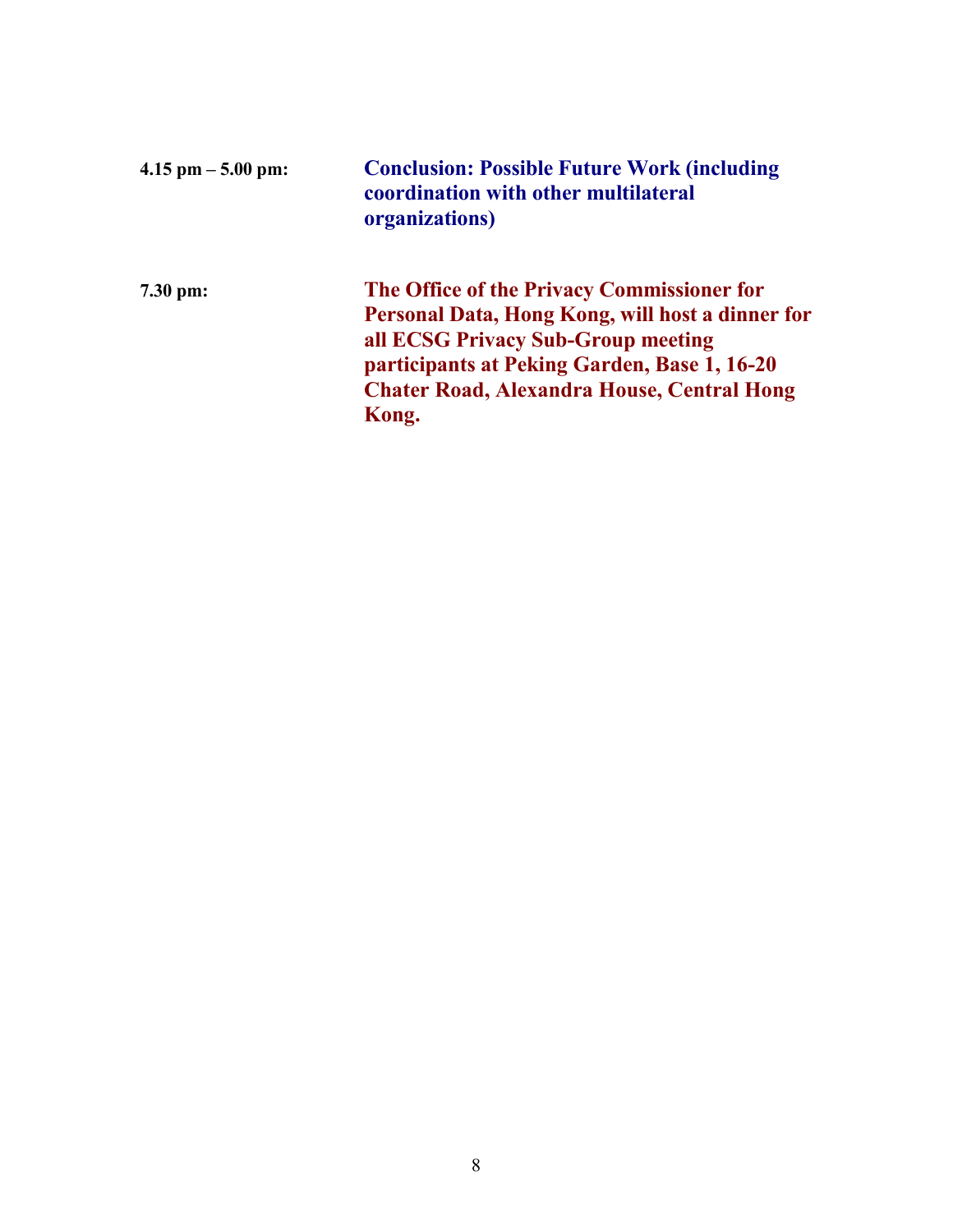### **APPENDIX B**

## **REPORT ON APEC ECSG TECHNICAL ASSISTANCE SEMINAR: DOMESTIC IMPLEMENTATION OF THE APEC PRIVACY FRAMEWORK**

### 1-2 June 2005

APEC has funded two seminars on the implementation of the APEC Privacy Framework that was endorsed by APEC Ministers in November 2004. The first seminar was held in Hong Kong on 1-2 June 2005 and was primarily focused on helping APEC economies consider the practicalities of implementing the Framework at the domestic level, within their economies. The second seminar is scheduled to take place in Korea in September and will be primarily focused on applying the Framework to flows of personal information between APEC economies.

Some 90 people from 15 of the APEC economies attended the seminar.

The focus of this first seminar was focused on the exchange of experiences and reference to practical examples to help APEC economies consider how they might apply the APEC Privacy Framework to domestic implementation of privacy protection. It was recognised at the outset that some economies have had privacy protection in place for several years while the subject is new to others. The structure and themes of the seminar were derived from the structure and themes of the Framework itself.

The seminar was planned with the assistance of two consultants, Malcolm Crompton, Managing Director of Information Integrity Solutions and former Australian Privacy Commissioner, and Peter Ford, former Chair of the Privacy Sub-Group of the Electronic Commerce Security Group. Speakers were drawn from a range of APEC economies with a mix of policy makers, regulators, business and consumer representatives and other civil society representatives and an effort was made to achieve a gender balance.

## **Mapping the environment**

The Preamble to the Framework notes Ministers' endorsement of the 1998 Blueprint for Action on Electronic Commerce and their references to the need to 'build trust and confidence in safe, secure and reliable communication, information and delivery systems, and which address issues including privacy..'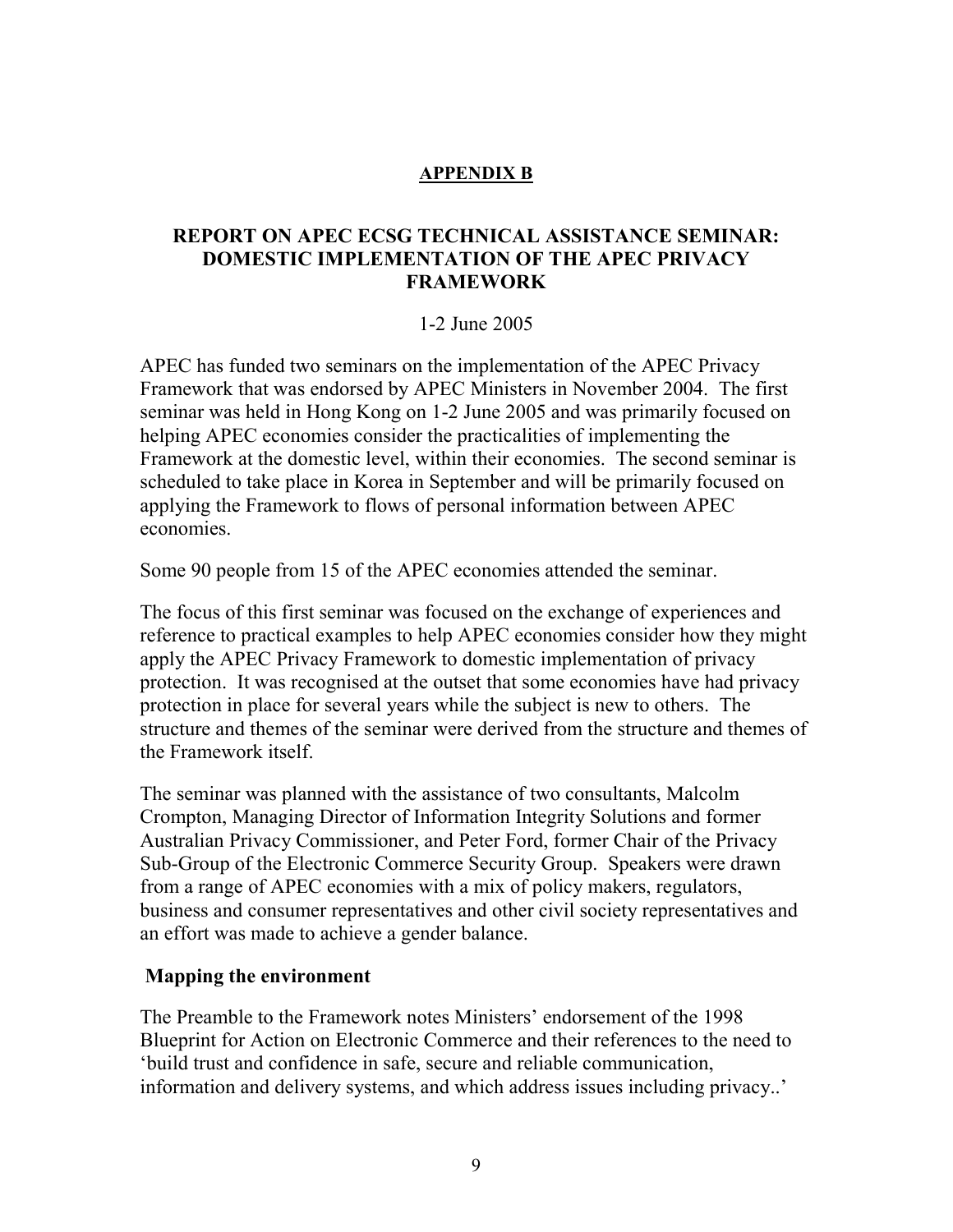References to aspects of globalisation, the core values of the OECD's 1980 Privacy Guidelines and to the need to take account of law enforcement imperatives are also included.

The seminar began with a survey of the environmental changes affecting the way we collect, use and store information, the expanded geographies covered and entities involved as well as the privacy issues that need to be considered. Two particular changes that were noted were the potential benefits offered to both business and consumers by the growth of electronic commerce and the new global security environment following the events of 11 September, 2001. The implications of these changes were drawn out by speakers from backgrounds in public policy, business, law enforcement and civil society. Discussion of the issues in plenary session illuminated challenges that need to be taken into account in developing detailed measures for privacy protection.

The particular focus on electronic commerce was seen as a positive aspect in the application of the Framework. At the same time, it was acknowledged that the Privacy Principles have general application. In this connection, some speakers noted that the Framework provides some guidance in applying the Principles.

## **The Principles and their interrelationship**

Discussion of the Privacy Principles themselves was introduced through a general overview from the perspective of policymaking, regulation and business practices and carried through in an intensive workshop on particular cases.

The principles were presented in a way that uniquely indicated their relationship with each other. This is shown in the following diagram which was prepared by the Acting Commissioner for Personal Data of Hong Kong, Tony Lam.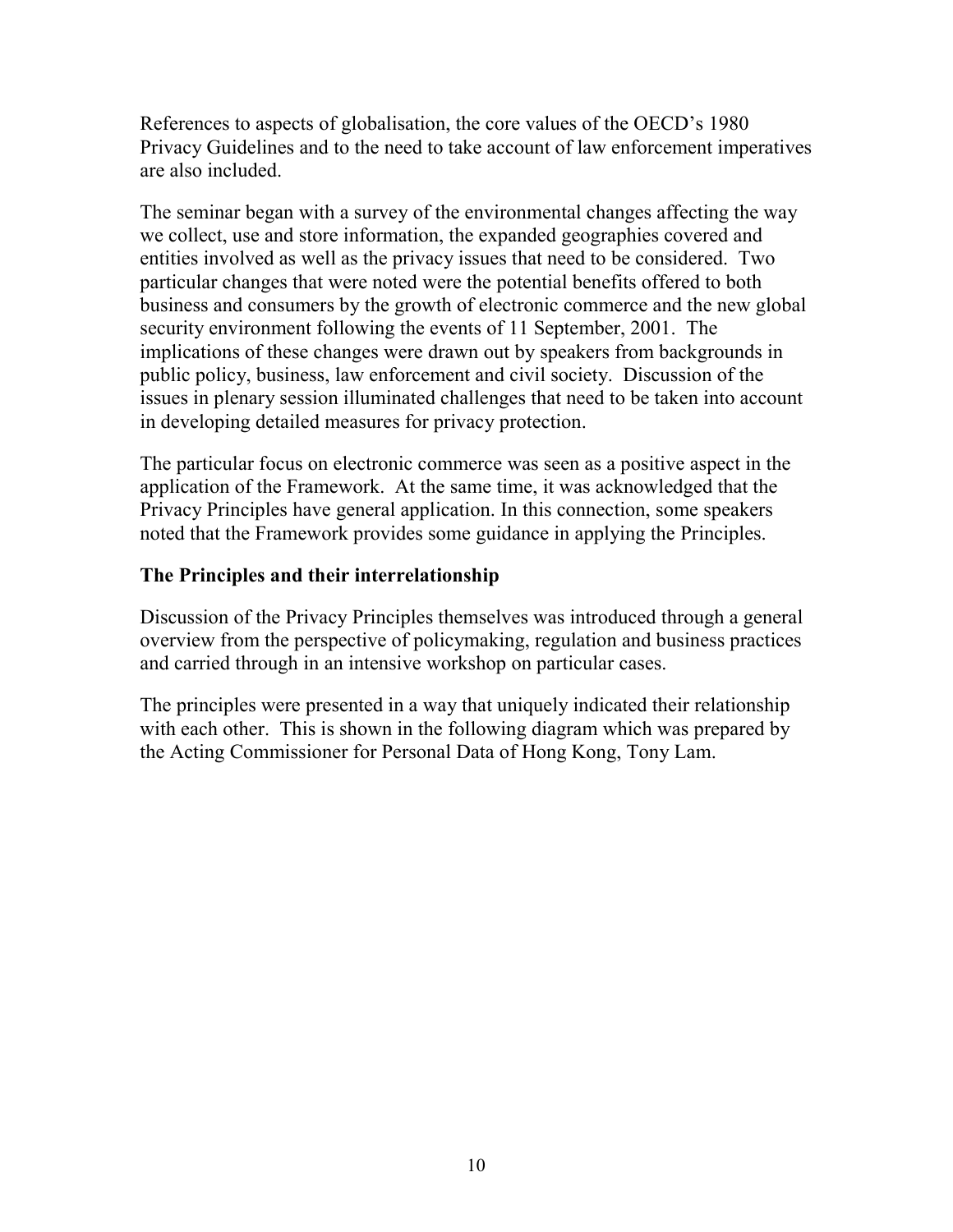

Double click on the following icon to see these relationships in more detail.



The cases were drawn from the collective experience of those economies with privacy regimes and were revised to remove any features that related only to a particular jurisdiction. They dealt with issues of general concern to APEC economies such as direct marketing, the security of, and access to, records of personal information, the collection of personal information, the disclosure of personal information in public emergencies, the refusal of services where such refusal is related to privacy issues, remedies for privacy breaches and the interplay between privacy and law enforcement.

## **Consultation with relevant bodies**

The need to hold discussions with relevant bodies about implementation of the Framework, including law enforcement and security agencies, is referred to in Part IV of the Framework (Part A – Guidance for Domestic Implementation).

Ways of undertaking consultation on the domestic implementation of the Privacy Principles were outlined and analysed in detail. The advantages and disadvantages of different methods of consultation were canvassed together with their suitability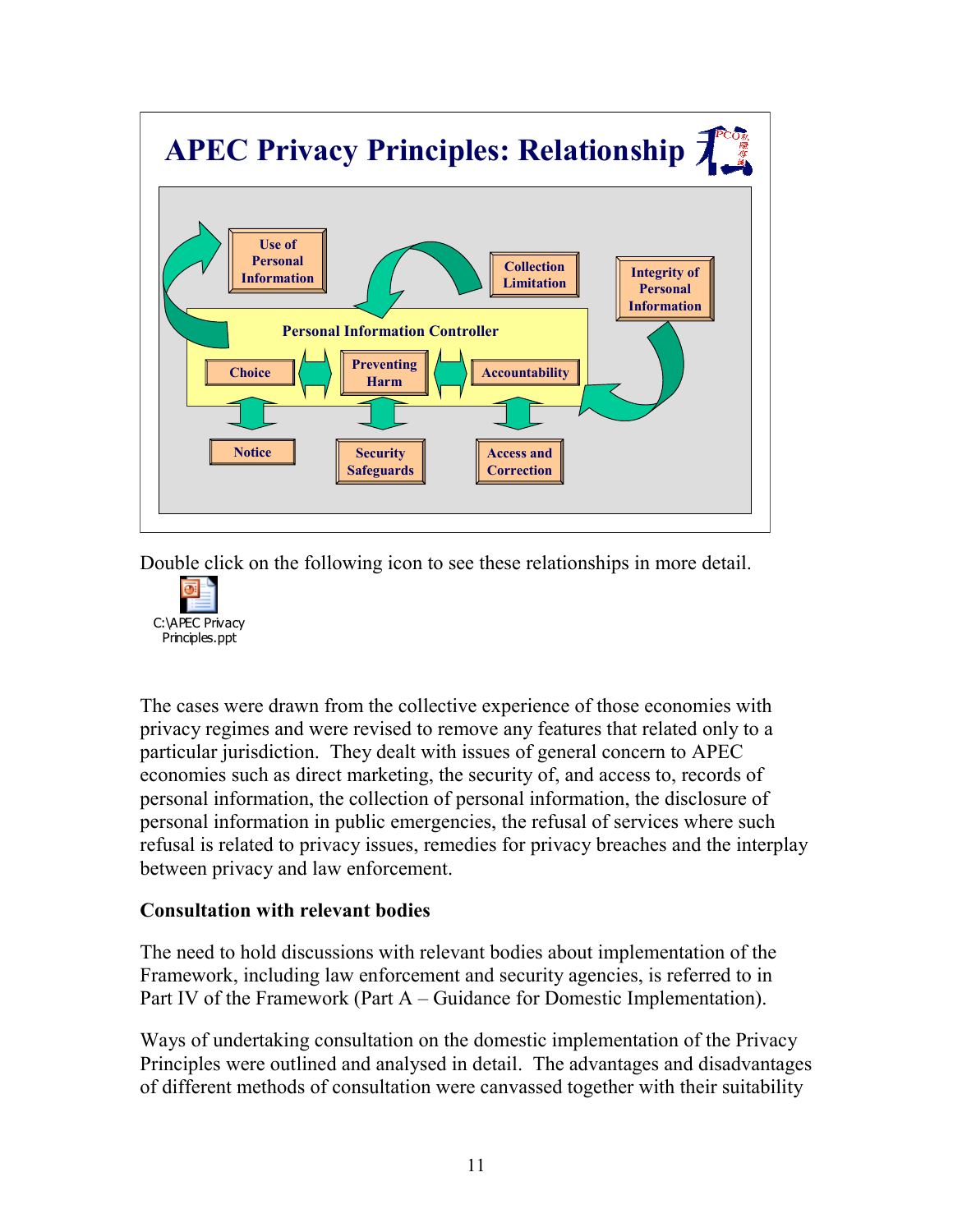to different situations. For example, it was noted that, while it is important to maintain transparency of process, in some particular circumstances it may be more appropriate to hold closed meetings so as to receive confidential information.

The extensive domestic consultation that has been carried out within Australia was outlined as an example of the kind of steps that policy makers may wish to consider.

## **Stakeholder consultation in developing a domestic implementation**

## **Business and Consumer/Civil Society**

The Framework exhorts economies to engage in dialogue between the public and private sectors.

Opportunities for cooperation between the public and private sectors in implementing privacy protection were underlined by several speakers. The seminar was told that achieving cooperation may sometimes be difficult but it is essential to effective privacy protection. It is also important to the success of any program to engage the public on domestic privacy protections.

The seminar was informed of Thailand's experience in cooperation between public and private sectors and of the work undertaken by the International Chamber of Commerce, Global Business Dialogue and by individual businesses in support of government initiatives.

## **Educating and Publicizing**

The Framework talks of the need to seek the cooperation of non-government entities, to notify individuals of their rights and to educate personal information controllers and individuals.

The seminar was informed of a range of measures taken by the Hong Kong Privacy Commissioner's Office to promote effectiveness, efficiency and ethics in public education and to measure the results. Experience of businesses and regulators in developing short privacy notices to advise consumers of their rights was also discussed in some detail. Consumer representatives spoke of the need to ensure that tools to promote privacy are 'consumer friendly'.

## **Remedies**

The Framework urges economies to adopt an appropriate array of remedies for privacy violations.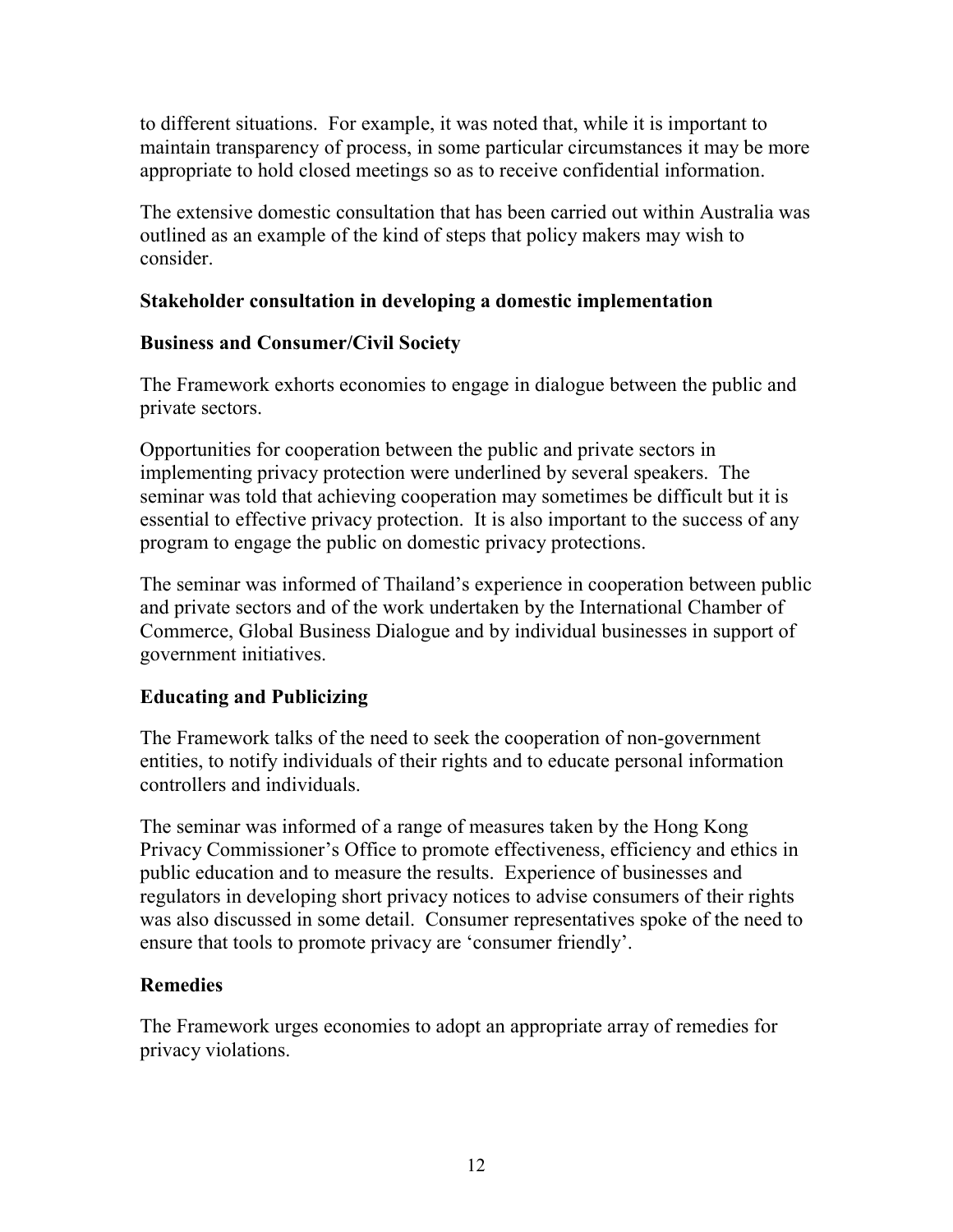The effectiveness of particular remedies was examined in the light of experience from economies with privacy regimes, particularly Korea and the United States. The challenge of matching possible remedies to particular factual situations received close attention. The merits of alternative remedies in the context of Alternative Dispute Resolution (ADR) mechanisms and desirable features of privacy protection regimes were also discussed.

The ADR mechanism in Korea is very well developed and there is good evidence that it is effective. There are about 50 ADR bodies in Korea. The Personal Information Dispute Medication Committee (PICO) deals with complaints about the mishandling of personal information. It actively encourages the parties to a complaint to settle the dispute with each other directly. If this fails, it mediates the dispute. Between January and April 2005, PICO had received 6079 inquiries and other contact and it mediated in 243 disputes. Out of this, the outcome of the mediation was accepted in 239 (98%) of the disputes.

## **Reporting/Issues**

The Framework briefly provides for economies to prepare 'Individual Action Plans' for reporting purposes.

Mechanisms for reporting on domestic implementation of the Privacy Principles were further canvassed. At the time the seminar was held, the reporting mechanism had not been decided upon by the ECSG and the discussions proceeded on the basis that they could contribute to the formulation of an appropriate mechanism by the committee. It was noted that the Framework provides a structure for reporting and that there is an opportunity for those economies which do not yet have privacy regimes in place to 'leap frog' over those that have. The experience of Mexico and the Philippines in developing privacy law in the context of electronic commerce was briefly outlined.

## **Conclusion on how objectives were met.**

There was widespread agreement among participants that the objective of the seminar, were met. Participants considered that they had a much improved understanding of the APEC privacy Framework. Economies with an established domestic privacy framework and those considering establishing one considered that they had learned about a number of practical ways of implementing and improving such a framework, based on actual experiences in other economies.

## **Ways Forward**

The incomplete 'Future Work Agenda' set out in the Framework provides some points of reference for discussions on ways forward and the relevance of this to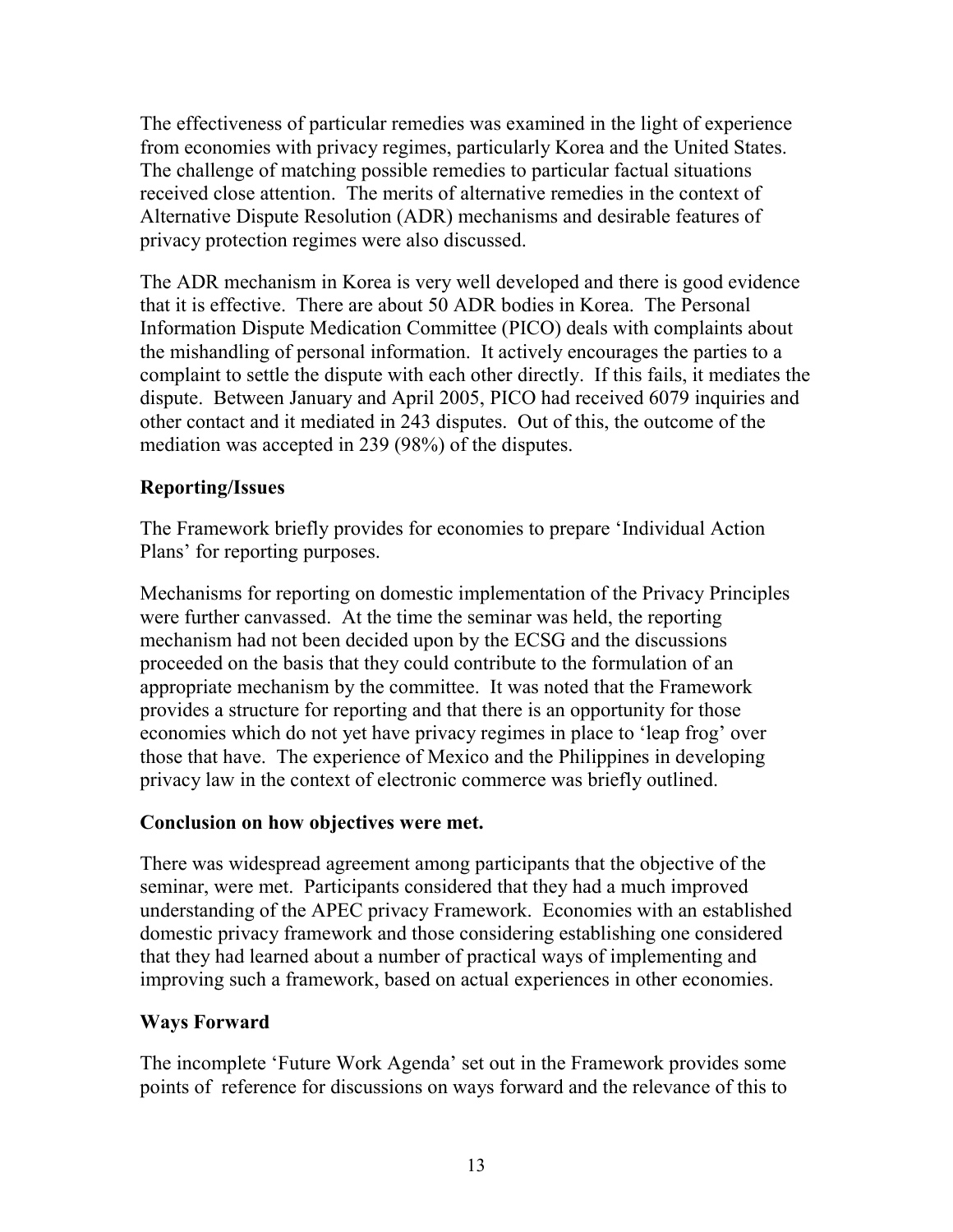the planning for the international technical assistance seminar was noted. Issues for consideration in that seminar were identified for consideration by the Privacy Sub-Group meeting that followed the seminar. The outcome of the Sub-Group meeting is set out in the Attachment.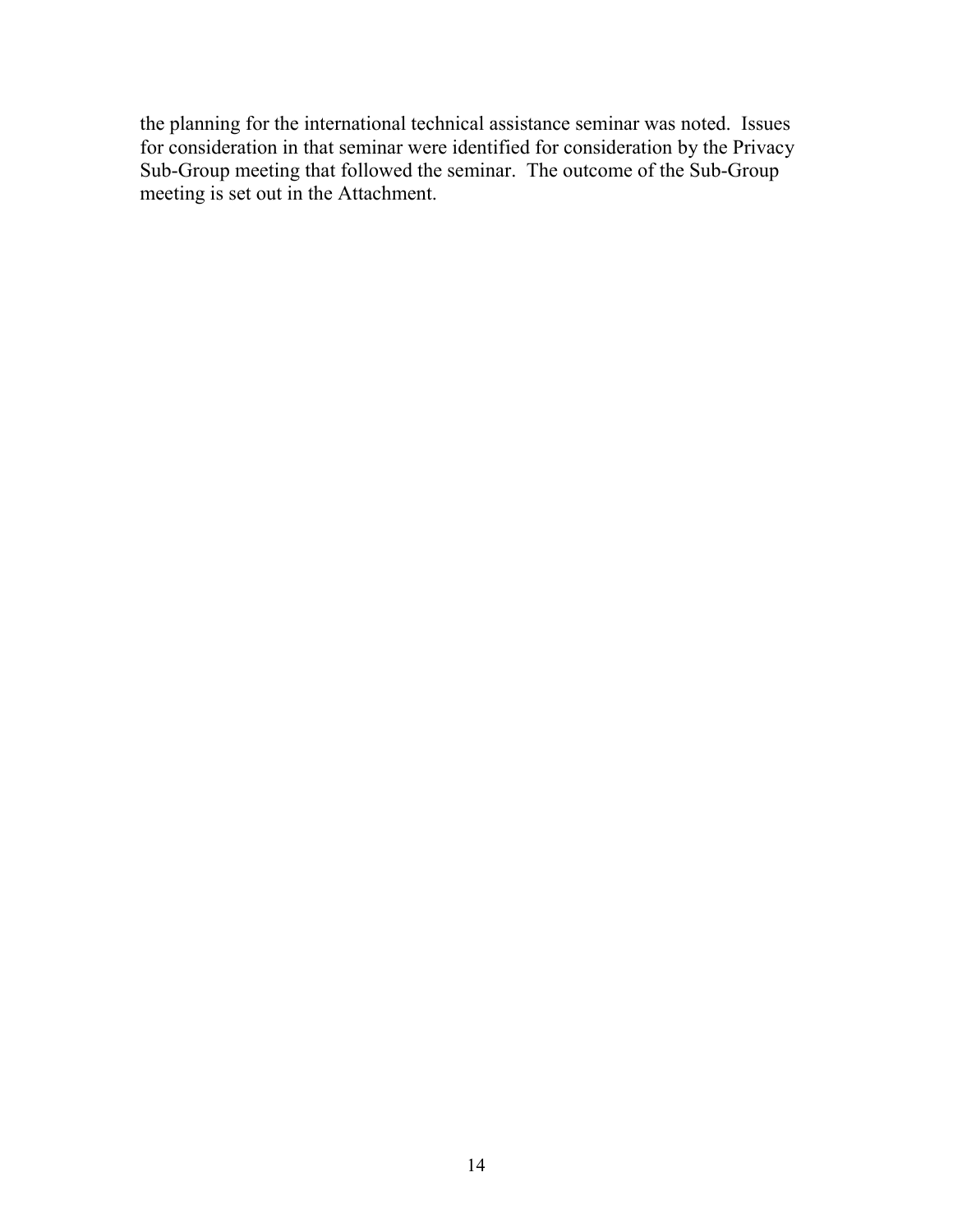### **Attachment to Report on**

### **Domestic Implementation Seminar**

## **Work Agenda**

On the basis of consideration by the Privacy Sub-Group, the following items arising out of the domestic implementation seminar should be addressed by working groups led by delegates from the following sectors and in accordance with the following timetable:

## *Business*

- **Further detail the description of the way business currently collects, uses and discloses personal information** 
	- first comments by 24 June to project coordinator
	- further milestones to be notified by project coordinator following receipt of first comments
	- interim report to be made available prior to second seminar

## *Regulators*

- **consider means of cooperation between regulators, starting with common forms, reviewing domestic frameworks where applicable to review what mechanisms for implementing the APEC Privacy Framework may be practicable while identifying any legal obstacles to cooperation based on the information flows described by business** 
	- first comments by 24 June to project coordinator
	- further milestones to be notified by project coordinator following receipt of first comments
	- interim report to be made available prior to second seminar

## *Policy makers*

- **ensure the Privacy Framework is better known throughout APEC** 
	- all delegates to brief their economy's representatives for discussion at SOM in September 2005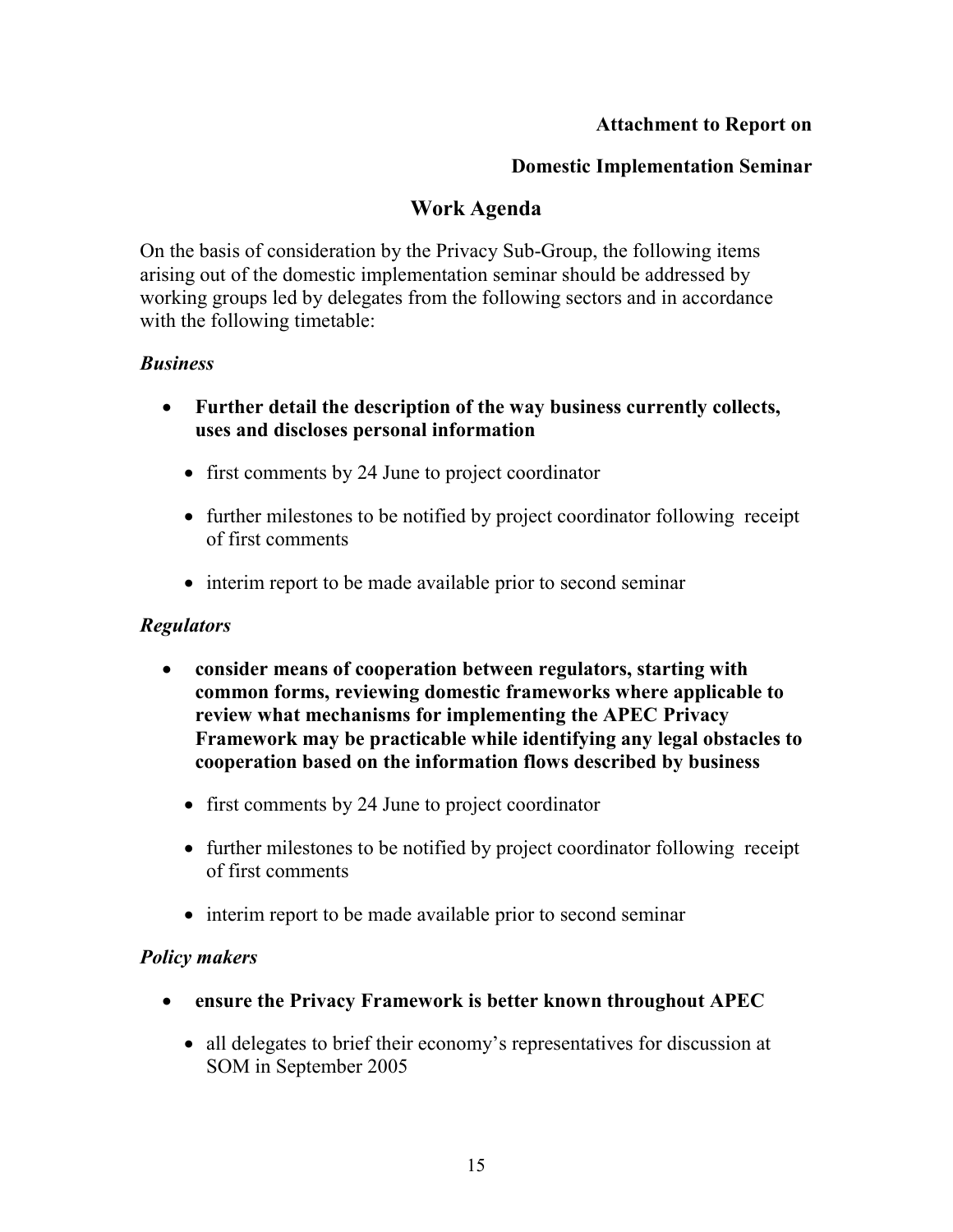- **examine the need to remove any obstacles to cooperation as proposed in draft Future Work Agenda in the Framework endorsed by Ministers** 
	- defer, pending report of regulator led working group
- **consider the need for further seminars** 
	- defer until evaluation of international assistance seminar
- **publish discussion papers on privacy issues** 
	- defer pending completion of higher priority items
- **conduct and publish results of surveys of implementation of APEC Region Privacy Framework** 
	- agreed in principle but defer further consideration until the Framework has been in place for 3 years

Participants agreed that the work outlined above would be iterative with many of the deliverables from one group being inputs to other groups and vice-versa. The work above highlights a starting point for each group. It was also highlighted that business, regulators and public policy players would broaden consultations to include all necessary stakeholders in an appropriate manner.

June 2005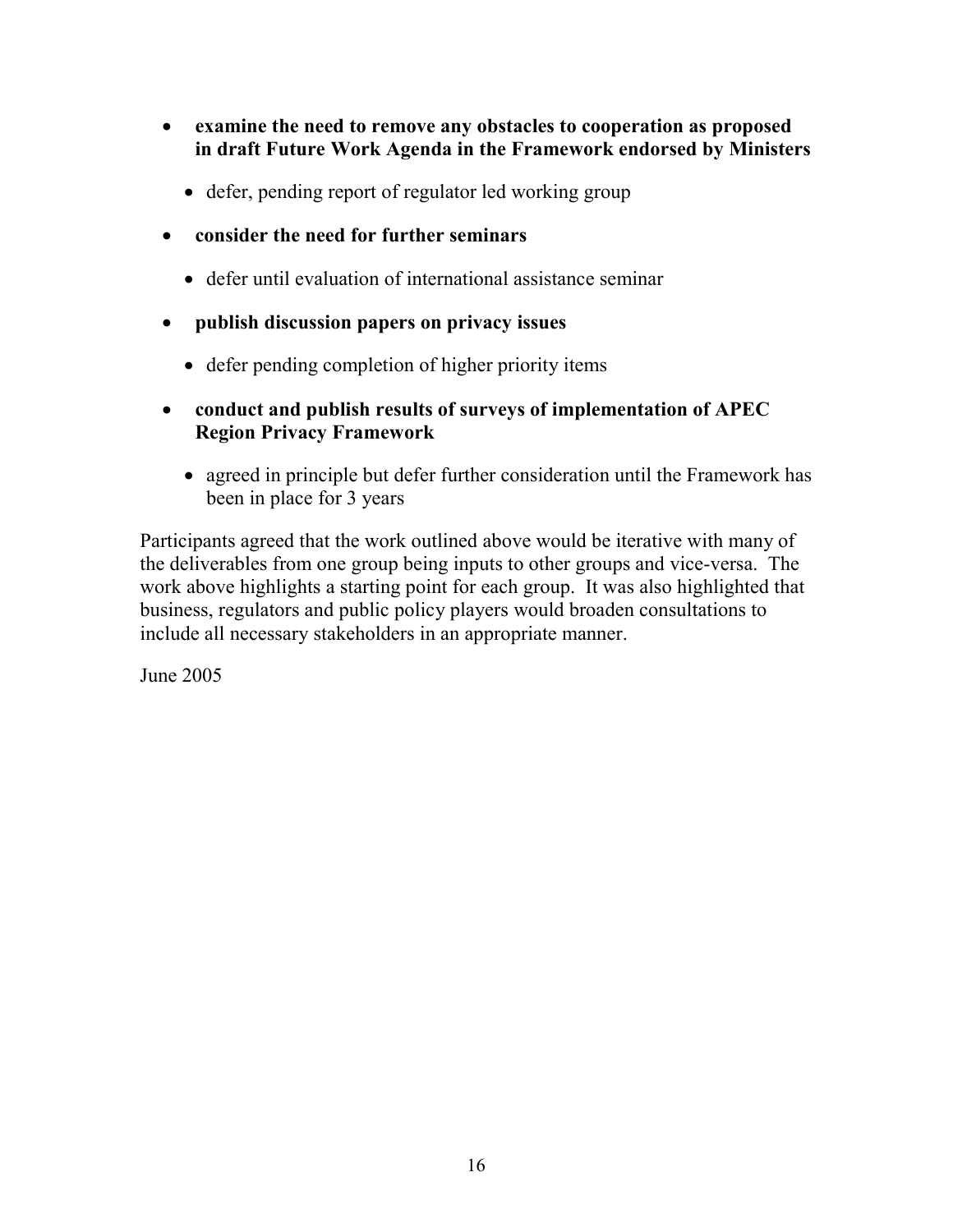#### **APPENDIX C**

### **UNITED STATES DELEGATION'S PROPOSAL TO EXPAND THE LANGUAGE OF THE APEC PRIVACY FRAMEWORK'S FUTURE WORK AGENDA ON INTERNATIONAL IMPLEMENTATION ("PART B")**

#### **B. FUTURE WORK AGENDA ON EFFORTS TO PROMOTE GUIDANCE FOR INTERNATIONAL IMPLEMENTATION**

The following items are general points of consideration for future work by the APEC ECSG Privacy Subgroup. Specific details on each of these issues are to be left up to discussion by the Subgroup in 2005.

- **I. Cross-border cooperation and information sharing**
- **40. Designation of responsible authorities.** Member Economies should designate and make known to the other Member Economies the public authorities within their own jurisdictions that will serve as the principal contact points to facilitate cross-border cooperation between economies in connection with investigations and law enforcement cases concerning privacy infringements.
- **41. Developing cooperative arrangements.** Taking into consideration existing international arrangements, Member Economies should endeavor to develop cooperative arrangements and procedures to facilitate cross-border cooperation and information sharing between public authorities in investigations and law enforcement cases involving privacy infringements.

Such cross-border cooperation and information sharing arrangements on privacy investigations and law enforcement cases on privacy should include the following elements:

- 42. Member Economies should, to the extent permitted by domestic law and policy, develop mechanisms for promptly, systematically and efficiently giving notice in appropriate cases to the designated public authorities of the other Member Economies of investigations or law enforcement cases that target illegal conduct in such other Economies;
- 43. Taking into consideration existing international arrangements, member Economies should endeavor to develop mechanisms for effectively sharing with the public authorities of other Member Economies the categories of information necessary for successful cooperation in cross-border investigations and law enforcement cases;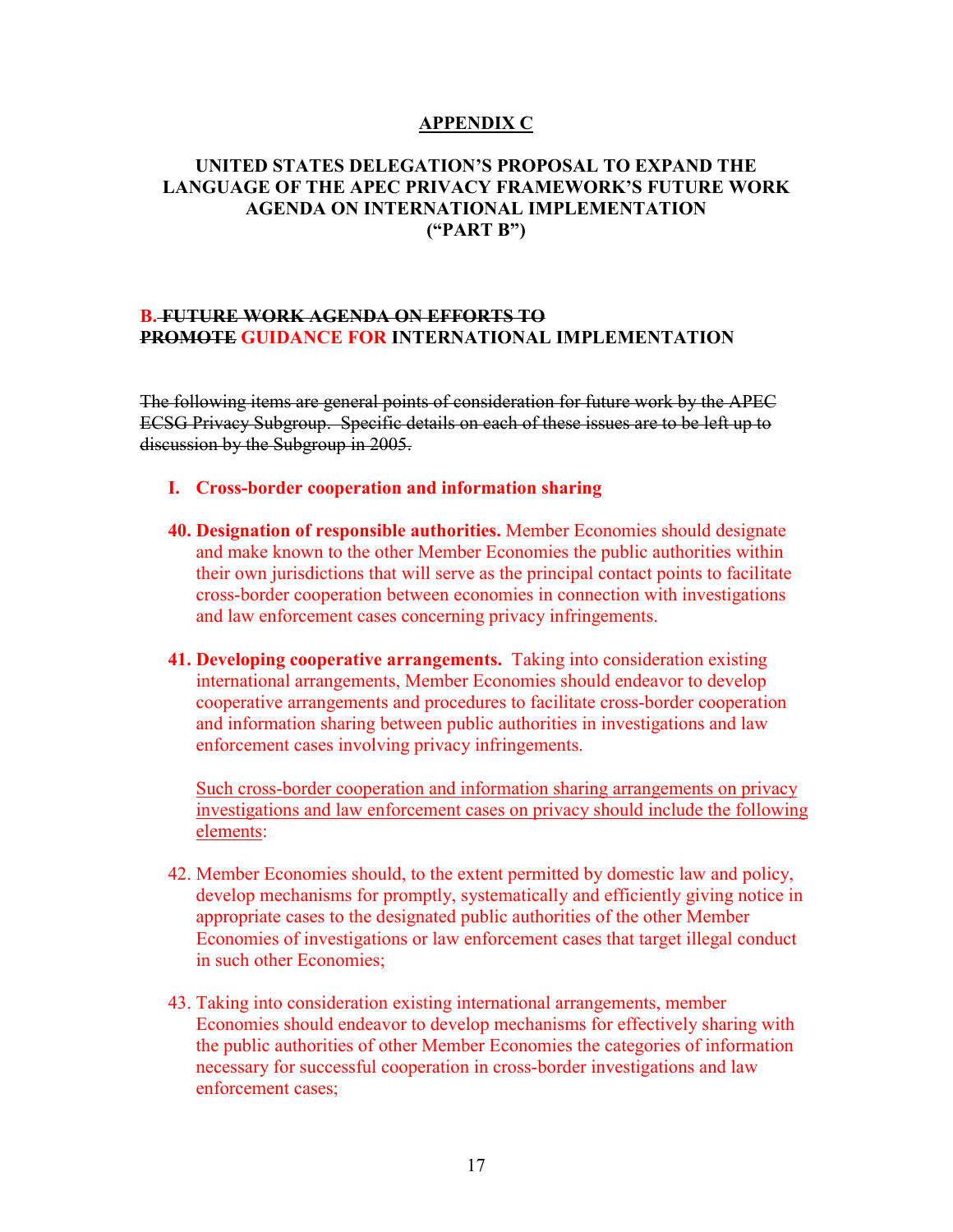- 44. Cross-border investigations and enforcement activities by the public authorities in one Member Economy should, whenever appropriate, practical, and permitted by domestic law and policy, be coordinated with related investigations and enforcement activities in other Member Economies;
- 45. Public authorities in Member Economies should prioritize cases for cooperation with public authorities in other Economies based on the severity of the privacy violation, the actual or potential injury involved, as well as other relevant considerations;
- 46. Public authorities in Member Economies should try to resolve disagreements as to cooperation in cross-border investigations and law enforcement cases.
- 47. Taking into account existing international arrangements, Member Economies should work toward authorizing the relevant public authorities in Member Economies to provide investigative assistance for public authorities in other Member Economies in their investigations and law enforcement cases;
- 48. All information sharing arrangements should provide for the appropriate levels of confidentiality protection for information exchanged between Member Economies.
	- 49. The cooperative arrangements should have due regard for the provisions of paragraph 13, above, and should preserve each Member Economy's ability to decline or limit cooperation on particular matters on the grounds that cooperation would be inconsistent with domestic laws, policies or priorities, or available resources;

#### **Information sharing among jurisdictions**

Taking into consideration existing, related international arrangements, Member Economies will endeavor to develop a multilateral mechanism for promptly, systematically and efficiently sharing information among APEC Member Economies. This will also include the designation of access point(s) within each Member Economy.

#### **Cross-border cooperation**

Member Economies should cooperate in relation to making remedies available against privacy infringements where there is a cross-border dimension. In order to contribute to this goal, Member Economies will endeavor to develop cooperative arrangements between privacy investigation and enforcement agencies of Member Economies.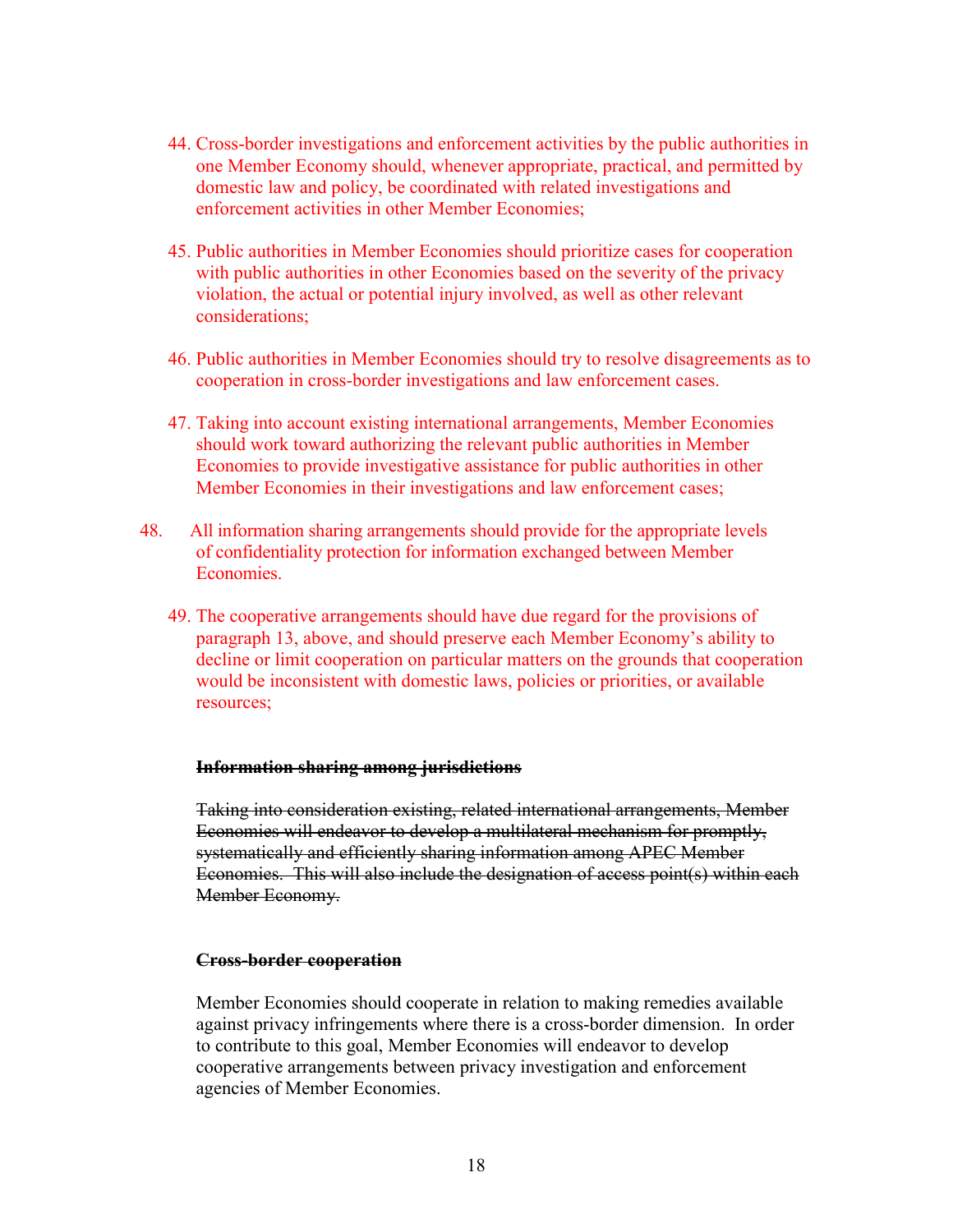#### **II. Cross-border privacy codes rules**

- 50. Member Economies will endeavor to support the development and recognition acceptance of organizations' cross-border privacy eodes rules across the APEC region, recognizing that organizations would still be responsible for complying with the local data protection requirements, as well as with all civil and criminal laws. The use of cross-border privacy rules in the APEC Region would entail organizations adhering to the APEC Privacy Principles in their cross-border privacy rules. Such cross-border privacy rules should adhere to the APEC Privacy Principles.
- 51. Further, the Member Economies should endeavor to develop a mechanism to enable cross-border privacy rules accepted as consistent with the APEC Privacy Principles in one economy to be accepted by other Member Economies.
- 52. Cross-border privacy rules that adhere to the APEC Privacy Principles and are mutually accepted by the participating Member Economies should provide a framework for responsible and accountable transfers of information across the region's participating economies without creating unnecessary barriers to crossborder information flow, including unnecessary administrative and bureaucratic obstacles.